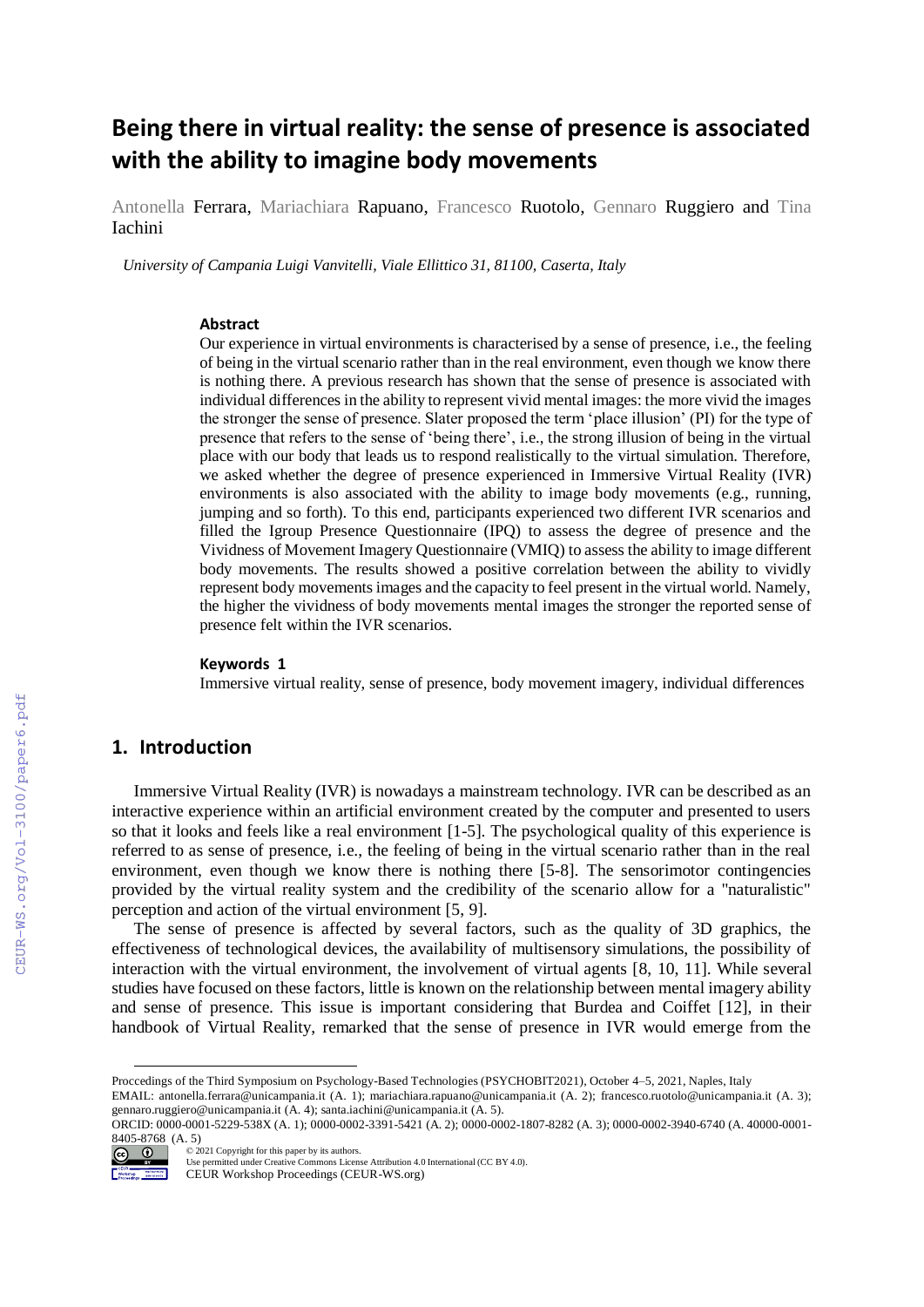combination of three Is: Immersion (the ability to isolate oneself from the external world), Interaction (the ability to naturally explore the virtual environment), and Imagination (individual attitudes with mental imagery). Mental imagery can be defined as the capacity to voluntarily generate multisensory perception-like mental images on the basis of information stored in long term memory, without the corresponding external stimuli [13–16]. A previous research has investigated the relationship between sense of presence and mental imagery ability (e.g., [17]) by focusing on two characteristics of mental images: vividness that is the capacity of evoking clear, colourful, and well-defined mental images [18– 21], and capacity of control that is the ability of transforming mental images [19, 21, 22]. The results showed a significant association: the higher the vividness of mental images the stronger the reported sense of presence in IVR [17].

Slater [23] proposed the term 'place illusion' (PI) for the type of presence that refers to the sense of 'being there', i.e., the strong illusion of being in the virtual place with our body that leads us to respond realistically to the virtual simulation. In this study we wanted to further explore the issue of individual differences by asking whether the degree of presence experienced in IVR environments is associated with the ability to image body movements. This kind of imagery requires the capacity to represent the body in action and involves both visual and kinaesthetic resources [16, 24]. Neurofunctional studies measuring electroencephalographic (EEG) activity have reported differences in neural activation between vivid and nonvivid imagers [25], while behavioural studies (e.g., [26]) have demonstrated a moderating effect of vividness on motor performance, with better performance in participants reporting more vivid imagery. The aim of this study was to investigate the relationship between the various components of sense of presence and the capacity of imaging body movements. More specifically, we seek to understand if the sense of presence experienced in IVR is associated with the vividness of control of mental images of bodily movements. The Vividness of Movement Imagery Questionnaire (VMIQ) was used to assess the vividness of various bodily movements [27]. To assess the various components of sense of presence, we used the Igroup Presence Questionnaire that comprises three subscales about spatial presence or feeling being physically and actively present in the virtual space, involvement or immersion in the virtual scenario while isolating the external world, realism attributed to the virtual scenario. Moreover, the single Slater's item assessed the sense of "being there" in the virtual world [10, 23]. We hypothesized that the ability to represent vivid movement images should be positively associated with the degree of presence in the virtual place, especially with spatial presence and feeling in the virtual place.

# **2. Method**

**Participants.** One hundred and twenty (65 women) aged 15 to 69 years ( $M = 30.4$  years,  $SD = 15.1$ ) were recruited. All participants were right-handed and had normal or corrected-to-normal vision. Nobody reported discomfort or vertigo during the IVR experience or reported to be aware of the purpose of the experiment. Participants gave their written consent to take part in this study. The experiment and testing were in conformity with the Declaration of Helsinki [28] and the in accordance with the criteria established by the Local Ethics Committee (Dept. of Psychology, University of Campania Luigi Vanvitelli).

**Setting and apparatus.** The experiment was conducted in the Laboratory of Cognitive Science and Immersive Virtual Reality (CS-IVR), Department of Psychology, University of Campania L. Vanvitelli-Caserta (Italy). The IVR was installed in a quiet room (5 m x 4 m x 3 m) and includes the Vizard Virtual Reality Software Toolkit 4.10 (WorldViz, LLC, USA) with the Oculus Rift DK2 as headmounted display (HMD), having two OLED displays for stereoscopic depth (images = 1920 x 1080; 90° horizontally, 110° diagonally). The IVR system allowed the participant's location to be continuously tracked and recorded by means of a marker placed on the HMD; visual information was updated in real time. Participants explored the virtual environment by using a joystick held in their hand. Graphics modelling of all virtual stimuli were created with the 3D Google Sketch Up 7.0 free software and 3DS Max (Autodesk). The audio stimuli were recorded in real environments by using a Head Acoustics Squadriga II portable recorder, equipped with a BHS II binaural headset. The art gallery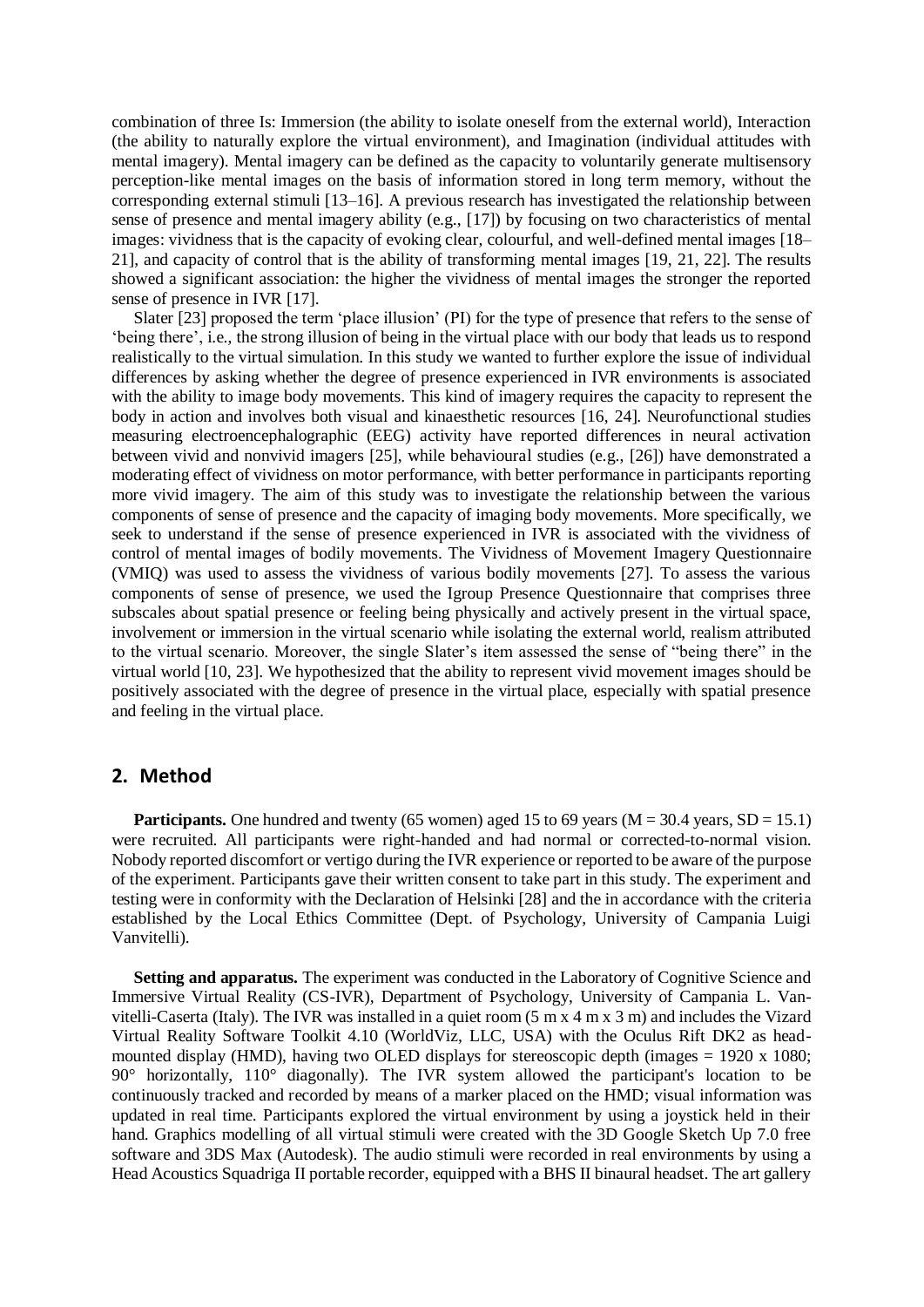sounds were recorded at an art gallery in Naples (Italy). They consisted of background sounds with voices of visitors who were inside the gallery. While the living room sounds were recorded inside a living space in a quite silent residential area. The selected audio tracks were implemented in the software which spatialised the sound in order to have a more realistic effect of the overall environment.

**Virtual scenarios.** Two different immersive virtual environments reproducing common everyday places were created: an art gallery and a living room. The art gallery presented a selection of masterpieces from the classical (e.g., Leonardo's Mona Lisa) to the contemporary (e.g., Keith Haring's models) inside a modern building with a glass ceiling (see Figure 1). Participants could move around the different rooms and stop in front of the paintings. The living room was featured complete with all furniture elements. Participants were presented with both scenarios in a counterbalanced order. For both experiences, participants could simply move around and explore the scenarios with a 360° head movement. No other interactions were planned.



**Figure 1**: Example of a virtual immersive scenario. The figure illustrates a frame of "The art gallery scenario".

**Questionnaires.** Two self-report questionnaires were administered to all participants to measure the vividness of movement imagery and sense of presence. All the scales were submitted in Italian.

**Vividness of Movement Imagery.** The Vividness of Movement Imagery Questionnaire (VMIQ) [27] assesses the ability to image a variety of bodily movements. It consists of 24 items grouped in six sub-scales reflecting six types of movement (four items per each sub-scale). The six types of movement are the following: 1) basic body movements, e.g., walking (Items 1–4); 2) movements requiring more precision, e.g., drawing a circle on paper (Items 5–8); 3) movements with implying control to avoid potential risk, e.g., falling forwards (Items 9–12); 4) movements controlling an object, e.g., catching a ball with two hands (Items 13–16); 5) movements that cause imbalance and recovery, e.g., running downhill (Items 17–20); 6) movements demanding control in highly dynamic situations, e.g., jumping into water (Items 21–24). Responses were collected on a five-point Likert scale ranging from 1 "no image at all" to 5 "perfectly clear and vivid as if you were really seeing".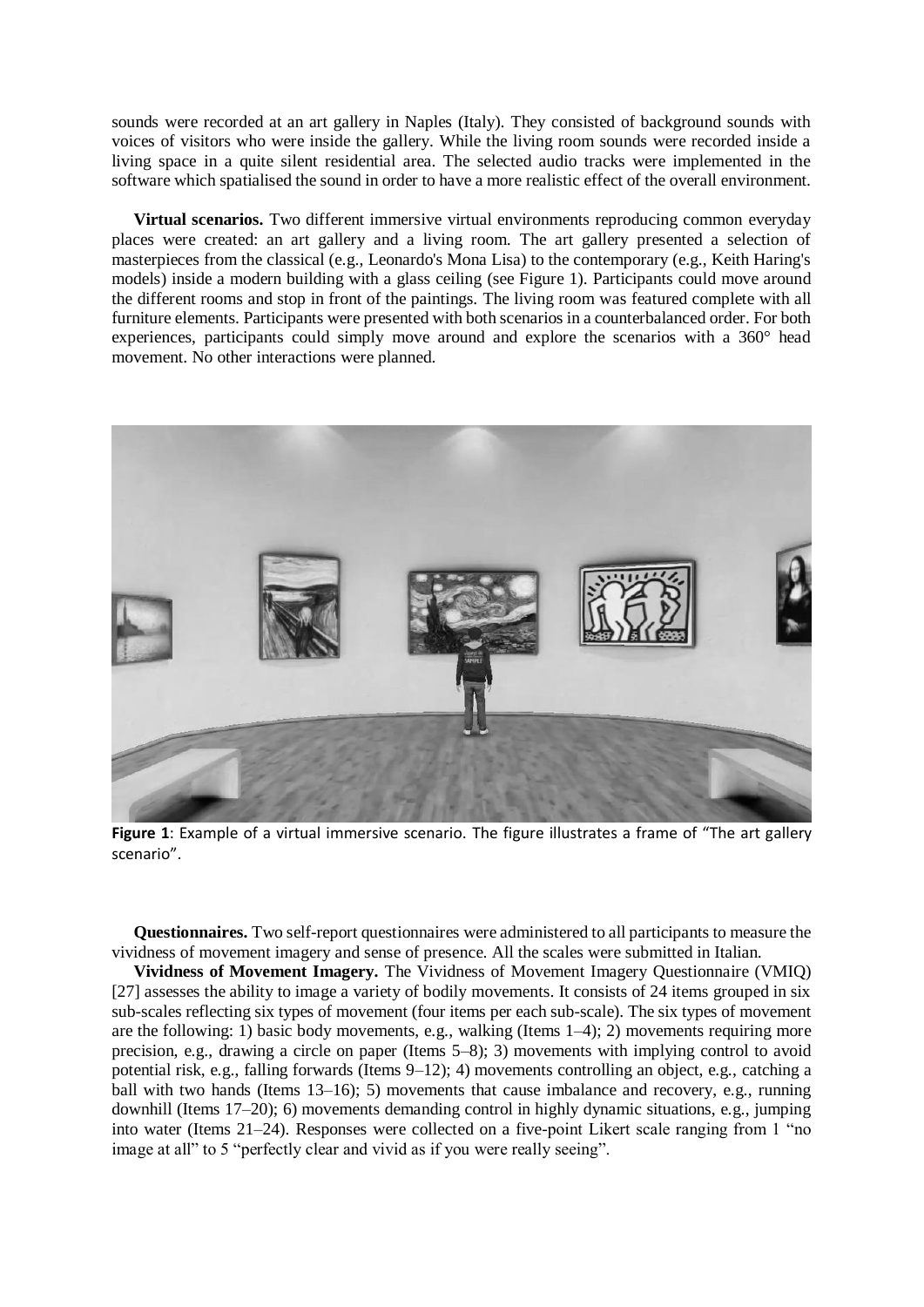**Sense of presence.** The Igroup Presence Questionnaire (IPQ; [29–32]) was administered to evaluate how deep the feeling of being in the virtual environment or the sense of presence was. The IPQ is composed of 13 items investigating different aspects linked to the concept of presence and grouped by Schubert et al. [31] in three areas: Spatial Presence (e.g., the sense of being physically present and acting in a virtual space, items 2-6); Involvement (the degree of awareness of the virtual scenario while isolating the external world, items 7-10); Realism (the degree of realism attributed to the virtual scenario, items 3, 11-14). Furthermore, a single item assessing the Sense of "Being There", i.e., the sense of being actually located within the virtual environment, was also included (Presence item 1) ([10]; see also [23]). The final scale consisted of 14 items. Participants were presented with statements describing the virtual experience and were asked to indicate their agreement on a seven-point Likert scale from "complete disagreement" (− 3) to "complete agreement" (+ 3) (see also [17]) (Cronbach's alpha  $= .60$ ).

**Procedure.** In order to become familiar with the entire procedure and devices, participants were introduced to the IVR devices and then asked to wear the HMD Oculus Rift DK2 and to handle a joystick. Once immersed in the virtual scenarios, participants were invited to freely explore the space using the joystick. The maximum exploration time for each scenario was 5 min. After that, they had to remove the HMD and afterwards to fill out the questionnaires. The questionnaires were administered in a counterbalanced order across participants. The participants were asked to evaluate their whole experience with the virtual scenarios. The entire session lasted about 15 min.

# **2.1. Data Analysis**

In order to investigate the association between the sense of presence and mental imagery abilities a correlation analyses between the Presence item 1 [10], the three sub-scales of IPQ, and the VMIQ mean scores were carried out. Pearson's correlation coefficient was used.

Furthermore, multiple regression analyses were carried out separately on the Presence item 1 [10], Spatial presence, Involvement and Realism IPQ subscales with the six VMIQ scores as predictors.

## **2.2. Results**

**Correlation analysis.** Results showed that some aspects of the sense of presence and mental imagery abilities are positively related to each other (see table 1). More specifically, Presence item 1 was positively correlated to the movements with precision VMIO subscale ( $r = .20$ ,  $p < .05$ ), that is the higher the vividness in imaging precision movements the more the participants reported a sense of "being there" in the virtual scenario. Furthermore, the Spatial presence subscale was positively correlated to the three VMIQ subscales assessing movements requiring high control, i.e., movements with precision, potentially risky movements requiring control and dynamic movements such us swinging from a rope or jumping off a high wall (at least,  $r = .21$ ,  $p < .05$ ). In all these cases, the higher the vividness of imaged precision and controlled movements the more the participants reported to feel being physically present and acting in the virtual scenario.

**Regression analysis.** Regarding the Presence item 1 the whole model was significant:  $R2 = .06$ ,  $F(6)$ , 113 $= 1.27$ , p $\lt$  0.05. However, only one predictor contributed significantly to the model, that is the movements with precision VMIO subscale (Beta = .32, t(113) = 2.14, p < .05).

Regarding the Spatial presence, the whole model was significant:  $R2 = .13$ ,  $F(6, 113) = 2.80$ , p< .05. However, only one predictor contributed significantly to the model, that is the movements with control VMIQ subscale (Beta = .32, t(113) = 2.14,  $p < .05$ ).

Regarding the Involvement and Realism, the models were not significant. The Figure 2 shows a path diagram of the regression model carried out.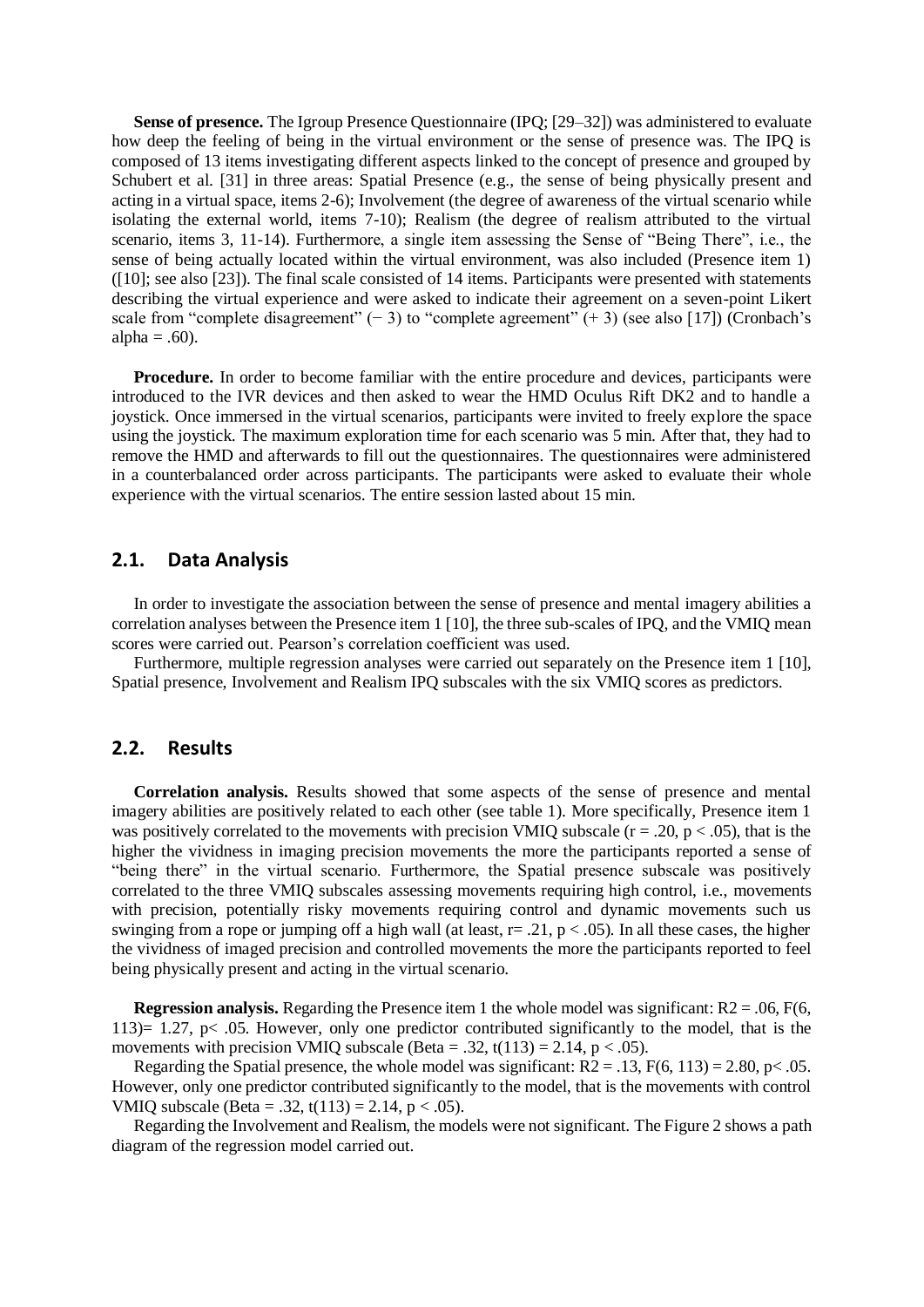#### **Table 1**

|             | <b>VMIQ</b>      | <b>VMIQ</b>      | <b>VMIQ</b>      | <b>VMIQ</b>      | <b>VMIQ</b>      | <b>VIMQ</b>      |
|-------------|------------------|------------------|------------------|------------------|------------------|------------------|
|             | <b>Basic</b>     | <b>Movements</b> | <b>Movements</b> | <b>Movements</b> | <b>Movements</b> | <b>Movements</b> |
|             | <b>Movements</b> | with             | with control     | with objects     | causing          | in dynamic       |
|             |                  | Precision        | and risk         |                  | imbalance        | situations       |
| Presence    |                  |                  |                  |                  |                  |                  |
| Item 1      | .0744            | $.2008*$         | .0932            | .0343            | .1222            | .0782            |
|             |                  |                  |                  |                  |                  |                  |
| Spatial     |                  |                  |                  |                  |                  |                  |
| presence    | .1539            | $.2456^$         | .2783^           | .0739            | .1078            | $.2081*$         |
|             |                  |                  |                  |                  |                  |                  |
| Involvement |                  |                  |                  |                  |                  |                  |
|             | .0670            | .1487            | .1319            | .1635            | .1390            | .1487            |
|             |                  |                  |                  |                  |                  |                  |
| Realism     |                  |                  |                  |                  |                  |                  |
|             | .1065            | .0410            | .1246            | .0312            | .0772            | .0313            |
|             |                  |                  |                  |                  |                  |                  |

Correlation between the mean scores on Presence item 1, the mean scores on the three IPQ subscales, and the mean scores on VMIQ subscales (N=120)

Pearson's rs are reported in the Table. Significant effects are indicated as follows: \* p < .05; ^ p < .01



**Figure 2**: Path diagram of the regression model. On the left side of each graph, there are the predictors, i.e., the sub-scales of the VMIQ test, while on the right side there are the criteria of the multiple regressions, i.e., the three areas of the IPQ test plus Presence item 1, which assesses the Sense of "Being There". The sub-scales of the VMIQ reflect six movement types: basic movements (Items\_base), e.g., running; precision movements (Items\_precision), e.g., trying to catch something on tiptoe; control movements (Items\_control), e.g., jumping sideways; movements with objects (Items\_objects), e.g., kicking a ball in the air; balance movements (Items\_balance), e.g., climbing a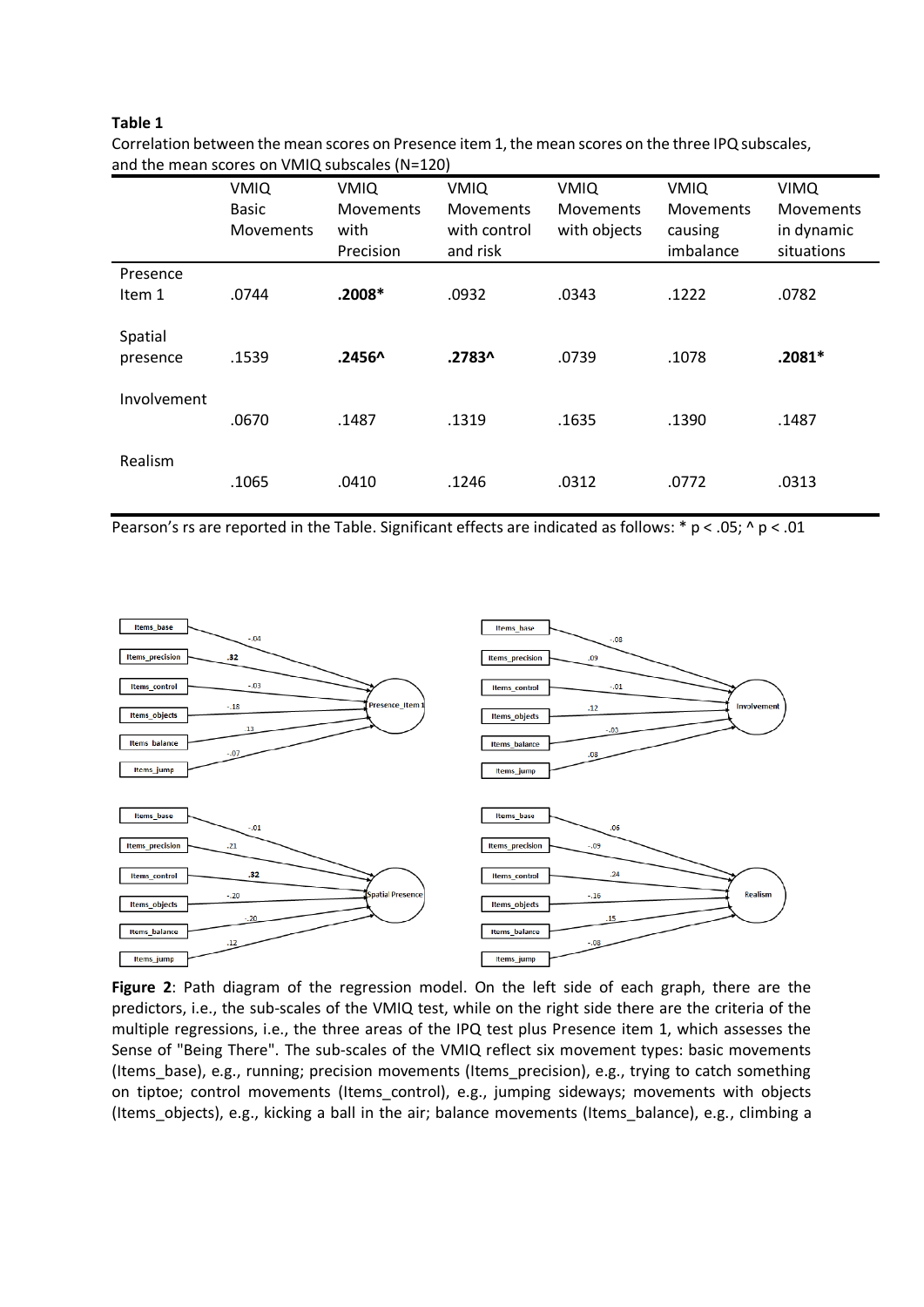high wall; jumping movements (Items jump), e.g., jumping off a high wall. Significant beta scores are indicated in bold

# **3. Discussion**

The aim of the present study was to investigate the relationship between various components of the sense of presence and the capacity to imagine vivid bodily movements. Participants experienced two different IVR scenarios and evaluated their sense of presence (IPQ questionnaire) and the vividness of their mental images of bodily movements (VMIQ questionnaire). The results confirmed that the ability to represent vivid movement images is positively associated with the degree of presence and, specifically, with the various aspects connoting spatial presence. In fact, only two components showed a significant association with mental imagery ability: the sense of "being there", that is the sense of being actually located within the virtual environment and the spatial presence, that is the sense of being physically present and acting in a virtual environment. Considering the self-evaluated vividness of movement images, only the ability to represent bodily movements requiring high control were significantly associated with the degree of spatial presence. In particular, the capacity to represent vivid mental images of movements requiring precision (e.g., drawing a circle on paper, kicking a stone) was associated with a higher sense of being there in the virtual place [7, 8, 23]. Similarly, the capacity to represent vivid mental images of movements requiring precision and control in potentially risky dynamic situations (e.g., falling forwards, jumping into water) was associated with higher sense of being physically present and actively acting in the virtual place.

The present results, then, suggest that the capacity of feeling present in a virtual world is associated with the capacity to represent vivid images of body movements that are close to our original sensorimotor experiences [17, 33, 34]. Although preliminary, they are interesting if we consider that within IVR environments people use their whole body or body parts to explore, move around, act upon objects and interact with virtual people (e.g. [35–37]). Understanding the role of individual differences in mental imagery of bodily movements and the relationship with the sense of presence could be important for applied purposes, such as for designing user-centred virtual projects the role of individual differences in the mental imagination of body movements and the relationship with the sense of presence could be important for application purposes, such as the design of rehabilitation protocols or training procedures (e.g., [38]). Assessing the mental imagery abilities of individuals can be useful in developing effective user-centred virtual projects, tailored to the capacities and needs of end users.

# **4. Acknowledgements**

This study was not supported by grants or funding. We are not aware of any conflicts of interest associated with this publication, and there has been no significant financial support for this work that may have influenced its outcome. The manuscript has been read and approved for submission by all named authors.

All procedures performed in this study involving healthy participants complied with the ethical standards of the Institutional Review Board of the Department of Psychology (University of Campania Luigi Vanvitelli, Caserta, Italy) and the 1964 Declaration of Helsinki and its subsequent amendments or comparable ethical standards. Informed consent was obtained from all individual participants included in the study.

### **5. Reference**

[1] J. N. Bailenson, J. Blascovich, A. C. Beall, and J. M. Loomis, Interpersonal distance in immersive virtual environments, Personality and Social Psychology Bulletin 29,7 (2003):819–833. doi: 10.1177/0146167203029007002.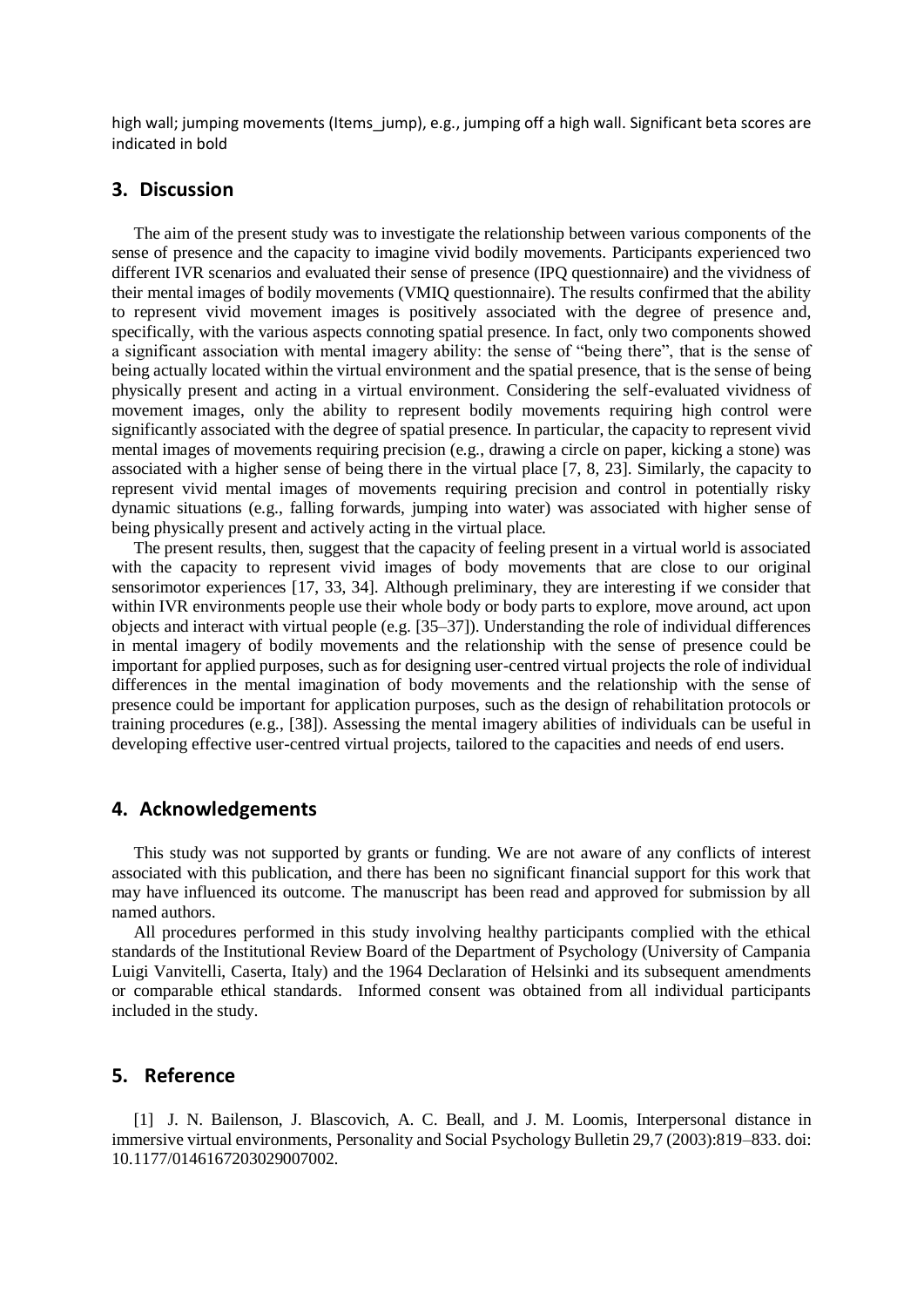[2] T. Iachini, Y. Coello, F. Frassinetti, V. P. Senese, F. Galante, and G. Ruggiero, Peripersonal and interpersonal space in virtual and real environments: Effects of gender and age, Journal of Environmental Psychology 45 (2016):154–164. doi: 10.1016/j.jenvp.2016.01.004.

[3] M. Mihelj, N. Domen, and B. Samo, Interaction with a Virtual Environment, in: Virtual Reality Technology and Applications, volume 68 of Intelligent Systems, Control and Automation: Science and Engineering, Springer Netherlands, Dordrecht, 2014, pp. 205–211. doi: 10.1007/978-94-007-6910-6\_9.

[4] G. Ruggiero, F. Frassinetti, Y. Coello, M. Rapuano, A. S. di Cola, and T. Iachini, The effect of facial expressions on peripersonal and interpersonal spaces,

Psychological Research 81,6 (2017). doi: 10.1007/s00426-016-0806-x.

[5] M. Slater, D. Perez-Marcos, H. H. Ehrsson, and M. V. Sanchez-Vives, Inducing illusory ownership of a virtual body, Frontiers in Neuroscience 3,4 (2009):214-220. doi: 10.3389/neuro.01.029.2009.

[6] M. Sanchez-Vives and M. Slater, From presence to consciousness through virtual reality. Nature Review Neuroscience 6,4 (2005):332–339. doi.org/10.1038/nrn1651.

[7] M. Slater and S. Wilbur, A framework for immersive virtual environments five: Speculations on the role of presence in virtual environments, Presence Teleoperators Virtual Environments 6,6 (1997):603-616. doi: 10.1162/pres.1997.6.6.603.

[8] J. Steuer, Defining Virtual Reality: Dimensions Determining Telepresence, Journal of Communication 42,4 (1992):73–93. doi: 10.1111/J.1460-2466.1992.TB00812.X.

[9] J. M. Loomis, Distal Attribution and Presence, Presence Teleoperators Virtual Environments 1,1 (1992):113–119. doi: 10.1162/PRES.1992.1.1.113.

[10] M. Slater and M. Usoh, Representations Systems, Perceptual Position, and Presence in Immersive Virtual Environments, Presence Teleoperators Virtual Environments 2,3 (1993):221–233. doi: 10.1162/PRES.1993.2.3.221.

[11] B. G. Witmer and M. J. Singer, Measuring Presence in Virtual Environments, in ARI Technical Report 1014, 1994. Alexandria VA, U.S. Army Research Institute for the Behavioural and Social Sciences.

[12] G. Burdea and P. Coiffet, Virtual reality technology. Wiley-IEEE Press, 2003.

[13] L. W. Barsalou, Perceptions of perceptual symbols, Behavioral and Brain Sciences 22,4 (1999):637–660. doi: 10.1017/S0140525X99532147.

[14] R. R. Holt, Imagery: The return of the ostracized., American Psychologist 19,4 (1964):254– 264. doi: 10.1037/H0046316.

[15] T. Iachini, Mental imagery and embodied cognition: A multimodal approach, in: Y. Coello, H. Martin, J. Fischer (Eds), in: Perceptual and Emotional Embodiment volume 35 of Foundations of Embodied Cognition, Routledge, 2011, pp. 1–66. URL: https://www.researchgate.net/publication/285819174.

[16] S. M. Kosslyn, Image and brain: the resolution of the imagery debate. MIT Press, 1994.

[17] T. Iachini, L. Maffei, M. Masullo, V. P. Senese, M. Rapuano, A. Pascale, F. Sorrentino and G. Ruggiero, The experience of virtual reality: are individual differences in mental imagery associated with sense of presence?, Cognitive Processing 20 (2019):291–298. doi: 10.1007/s10339-018-0897-y.

[18] A. Ahsen, AA-VVIQ and imagery paradigm: Vividness and unvividness issue in VVIQ research programs. - PsycNE', Journal of Mental Imagery 14,3–4 (1990):1–58. URL: https://psycnet.apa.org/record/1991-17165-001.

[19] J. F. Kihlstrom, M. L. Glisky, M. A. Peterson, E. M. Harvey, and P. M. Rose, Vividness and control of mental imagery: A psychometric analysis, Journal of Mental Imagery 15, 3–4 (1991):133– 142.

[20] D. F. Marks, Construct Validity of the Vividness of Visual Imagery Questionnaire, Perceptual and Motor Skills 69,2 (1989):459–465. doi: 10.2466/pms.1989.69.2.459.

[21] A. Antonietti and M. Crespi, Analisi di tre questionari per la valutazione della vividezza dell'immagine mentale (Analysis of three questionnaires for assessing the vividness of mental image), Milan, Italy, 1995. URL: https://docplayer.it/5852423-Analisi-di-tre-questionari-per-la-valutazionedella-vividezza-dell-immagine-mentale-alessandro-antonietti-marina-crespi-universita-cattolica-dimilano.html.